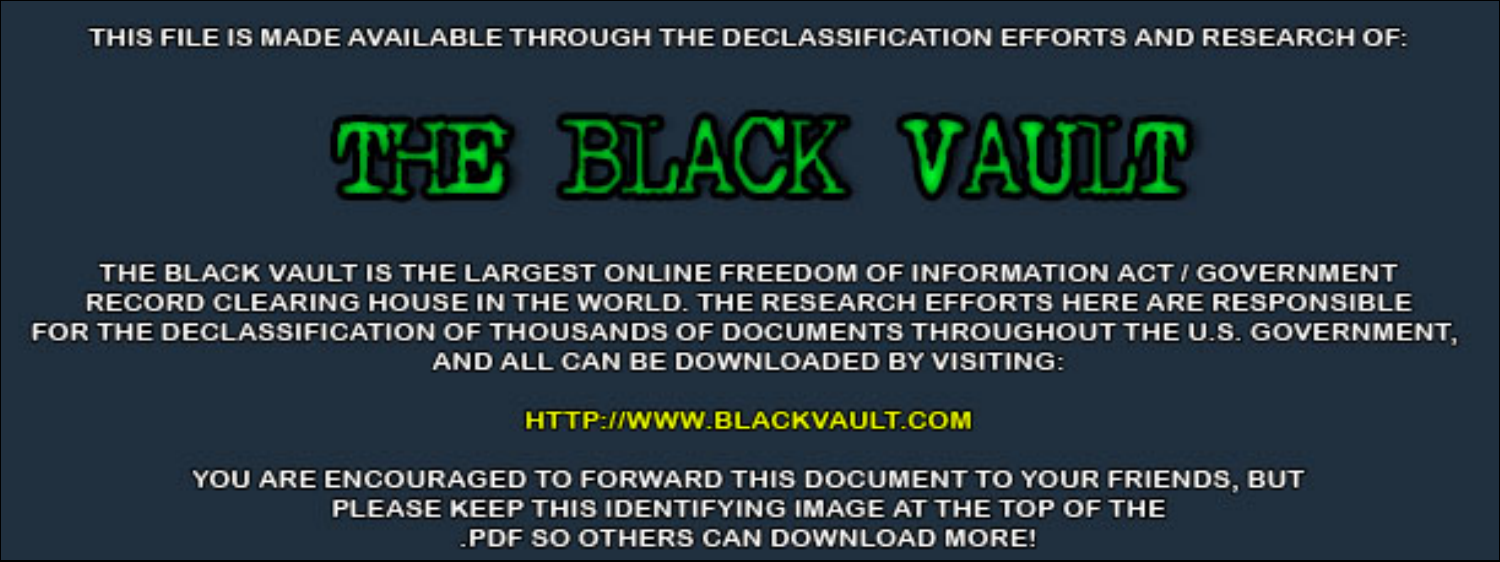## **(U)Cryptologic Almanac 50th Anniversary Series**

# **(U)A Reconsideration of the Role of SIGINT during the Cuban Missile Crisis, October 1962 (Part 1 of 4)**

(U) In the late summer of 1962, the Soviet Union secretly attempted to install a large number of nuclear-armed Intermediate and Medium Range Ballistic Missiles (IRBM/MRBM) on the island of Cuba. Cuba had recently undergone a revolution led by Fidel Castro, who had overthrown the dictator, Fulgencio Batista. Initially, Castro, while sympathetic with socialist aims, had kept his distance from the Cuban Communist Party and was ambivalent to overtures from Moscow. However, facing American political opposition, and ideological pressure from his more radical brother, Raoul, and Che Guevara, Castro slowly came to accept Soviet offers of aid. Following the failed Americansupported invasion by Cuban exiles at the Bay of Pigs in April 1961, Soviet offers of military and economic aid, once a trickle, became a torrent. The United States kept up the rhetoric of confrontation. Rumors of invasion and provocative military moves by Washington convinced both Havana and Moscow that an invasion was likely. At the same time, the CIA was ordered to begin a program of assassination, subversion, and sabotage against Castro, called Operation Mongoose. Certain of American hostility in Cuba and at other flashpoints around the globe, such as Berlin, and aware of the ring of U.S. IRBMs in Turkey and Europe aimed at the Soviet Union, Soviet Premier Nikita Khrushchev came up with a risky counter: ballistic missiles in Cuba.

(U) The Cuban Missile Crisis of October 1962 was about as close as the two superpowers the United States and the Soviet Union - would ever come to a nuclear exchange during the Cold War. The chance for mutual annihilation lay in the constant chance for a misunderstanding or miscalculation in the respective command structures that could force an all-out war. Both sides nearly lost control of events because of ill-considered actions by subordinates. On 28 October, the Soviets shot down a high-altitude photoreconnaissance U-2 over Cuba. And during the middle of the crisis, another U-2 flight strayed over the northern USSR, an incident that could only be interpreted as provocative by Moscow. (It was: the Soviets scrambled fighters to intercept; the U.S. responded with its own fighters allegedly armed with nuclear-tipped missiles. Fortunately, the U-2 avoided the Soviets and the fighters never engaged.)

(U) In the end, President Kennedy and Soviet Premier Khrushchev avoided a nuclear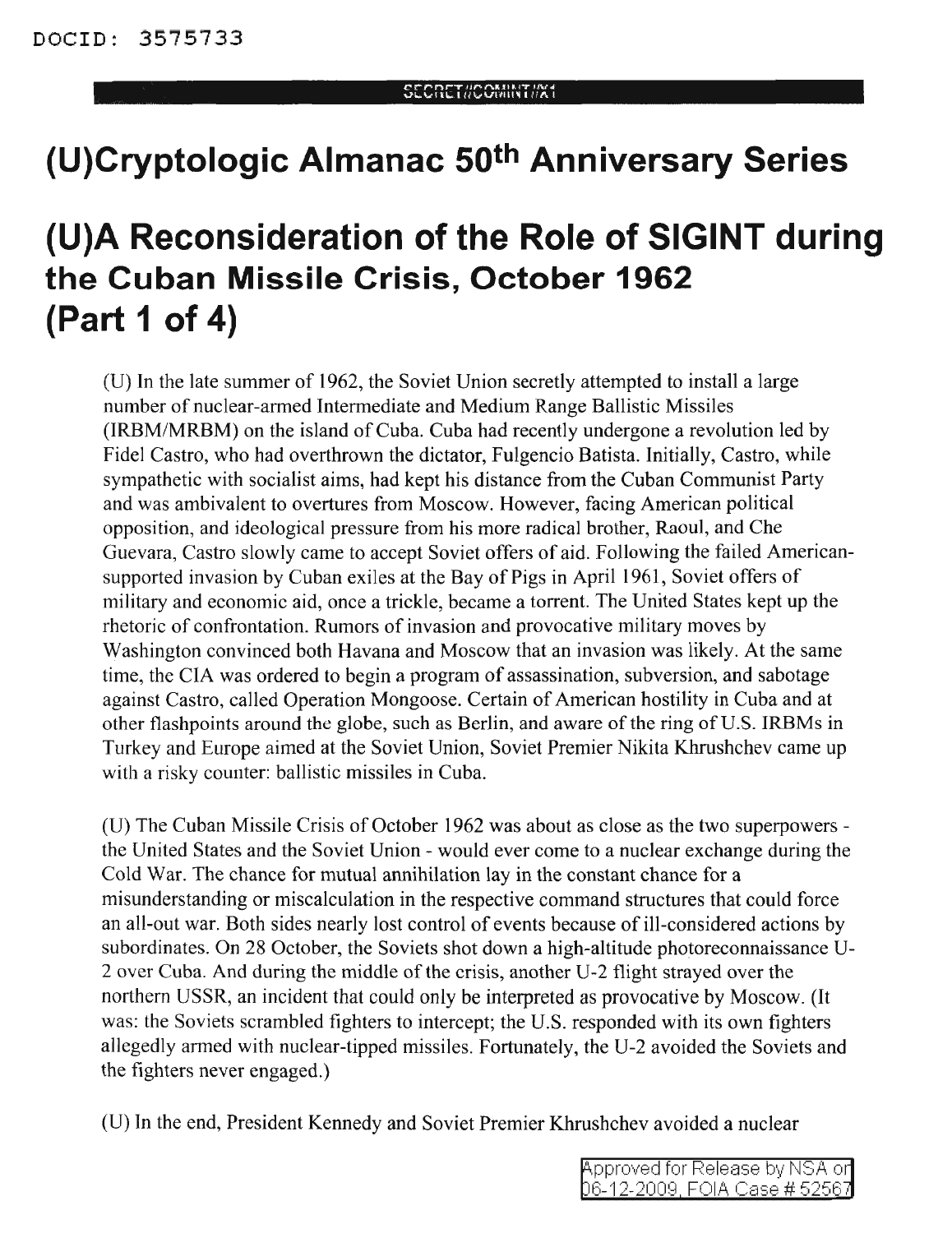### DOClD: 3575733

holocaust. Kennedy's steadiness in the face of constant calls for an assault on Cuba by conservative politicians and the military, and his willingness to bargain away the Soviet missiles in exchange for outdated U.S. Jupiter missiles in Turkey were critical elements. Khrushchev's rational choice to back off from the confrontation early in the crisis and seize the offers for an exchange made by Kennedy proved equally crucial. Still, it was, to quote a famous general from another war, "a damned close run thing."

**TS#SH** For our interests it might well be asked how SIGINT performed during the crisis. With the currently available information, from both classified and unclassified sources, this question can be answered more accurately than before. For a more complete understanding of SIGINT's role, three questions need to be asked: What did American SIGINT detect of the Soviet missile buildup that began in September 1962? What role did American SIGINT play during the crisis? And, as a comparison, what did communist SIGINT provide Moscow during the crisis? This latter question, previously unapproachable, can now be answered somewhat in light of records releases by various Russian ministerial archives. Each question will be handled in a separate posting. A fourth posting will review the general effectiveness of American SIGINT during the crisis.

#### lSH&.ij **What did American SIGINT detect relative to the Soviet missile buildup in 1962?**

(U) Why did the Soviets do it? President Kennedy called Moscow's action "a goddamn mystery." A number of reasons have been put forward to explain why the Soviets installed the missiles in Cuba. These include a Soviet desire to settle the status of Berlin, then a city occupied by the forces of the Soviet Union, United States, Great Britain, and France; to achieve a more favorable worldwide "correlation of forces"; and to protect Cuba from an American invasion. While these reasons explain why the Soviets might put missiles in Cuba, they necessarily do not answer why they finally did it. That final reason rests with the personality of Premier Khrushchev. Khrushchev was more aggressive and confrontational with the West than Stalin was. He realized both the danger and usefulness of nuclear weapons in Cold War policy, and how, with them, he could press an advantage or control the West's reactions.

(U) Using recently released records from numerous Russian archives, including those of the Russian foreign ministry, the Office of the President of Russia, and the foreign and military intelligence services, we now know that in early 1962, Khrushchev was convinced that the political and military situations were dangerous for Moscow. He believed the President Kennedy meant to invade Cuba (JFK actually was considering various invasion options at the time) and that he would not negotiate a settlement on the status of Berlin. Furthermore, the United States had its own IRBMs (Thor and Jupiter missiles) in Great Britain, Turkey, and Italy pointed at the USSR. What Khrushchev wanted was some way to threaten the United States the same way the U.S. threatened the Soviet Union. The idea of placing missiles in Cuba seemed to be just the solution. In a picturesque metaphor,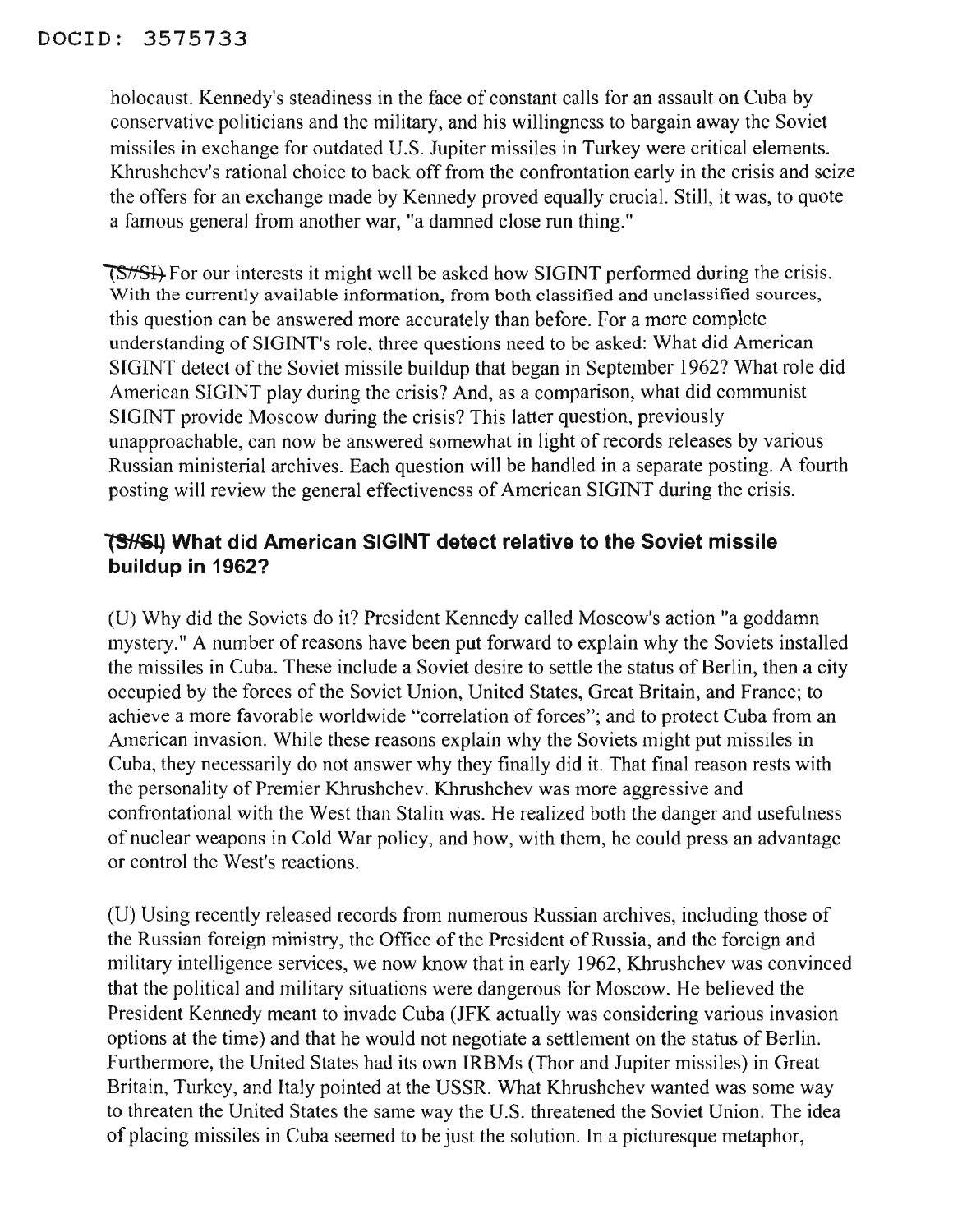#### DOCID: 3575733

typical of him, Khrushchev confided in Defense Minister Rodion Malinovsky, that the missiles would be like "throwing a hedgehog at Uncle Sam's pants."

(D) On 21 May 1962, Khrushchev first proposed the plan, known eventually as Anadyr, to the Soviet Presidium, which approved it. The Cubans were informed as early as 29 May by a special Soviet delegation, which flew to Havana. Anadyr was much larger than the ballistic missiles. In essence, the Soviets intended to establish a multiservice presence, a sort of group of forces, in Cuba that included five nuclear armed missile regiments - three R-12 (SS-4) and two R-14 (SS-5) regiments; four regiments of motorized infantry and two battalions of armor; a MIG-21 fighter wing; 42 IL-28 (Beagle) light bombers, two cruise missile regiments (probably SS-N-2); and twelve SA-2 units with 144 launchers. Total manpower of this force would have been around 50,000 men. This force would be under the command of Soviet General Issa Pliyev, a former cavalry officer who was known to follow the toughest orders. (In early June of 1963, General Pliyev had been in command of Soviet troops who killed 23 rioting Soviet workers in the town of Novocherkassk.) The Soviets also dispatched nuclear-armed battlefield missiles, including the FROG-3. At the same time, Moscow contemplated building a submarine base to service early ballistic missile submarines, either the Hotel-class SSBN or the Golf-class SSB, both of which carried the SS-N-5 missile. However, the naval base plan was postponed.

(U) The Soviets took a number of measures designed to cover the operation. The captains of the merchant ships were given secret orders to be opened in the presence of the ship's political officer. Only then would they learn that Cuba was their destination. Many were told that if they were in danger of being boarded by foreign forces, they were to take "all measures" to protect the personnel and sink the ship. Military officers, including Pliyev,  $\frac{1}{10(3)}$  and  $\frac{1}{10(3)}$  and  $\frac{1}{10(3)}$  and  $\frac{1}{10(3)}$  and  $\frac{1}{10(3)}$  and  $\frac{1}{10(3)}$  and  $\frac{1}{10(3)}$  and  $\frac{1}{10(3)}$ 

 $~\{\pm 1, \pm 2, \pm 3\}$  By July, the Soviet men and equipment for Anadyr were beginning to depart Black and Baltic Sea ports for Cuba. Since late 1961, there had been a steady increase in the number of Soviet merchant ships sailing to Cuba. This had been noted in numerous SIGINT reports during the summer. However, over the next two months certain curious aspects of the Soviet shipping to Cuba caught the eye of analysts. For one thing, many of the merchant ships were carrying loads well below their capacity - in some cases only 25 number of Soviet merchant ships salify to Cuba. This had been noted in numerous<br>SIGINT reports during the summer. However, over the next two months certain curious<br>aspects of the Soviet shipping to Cuba caught the eye of a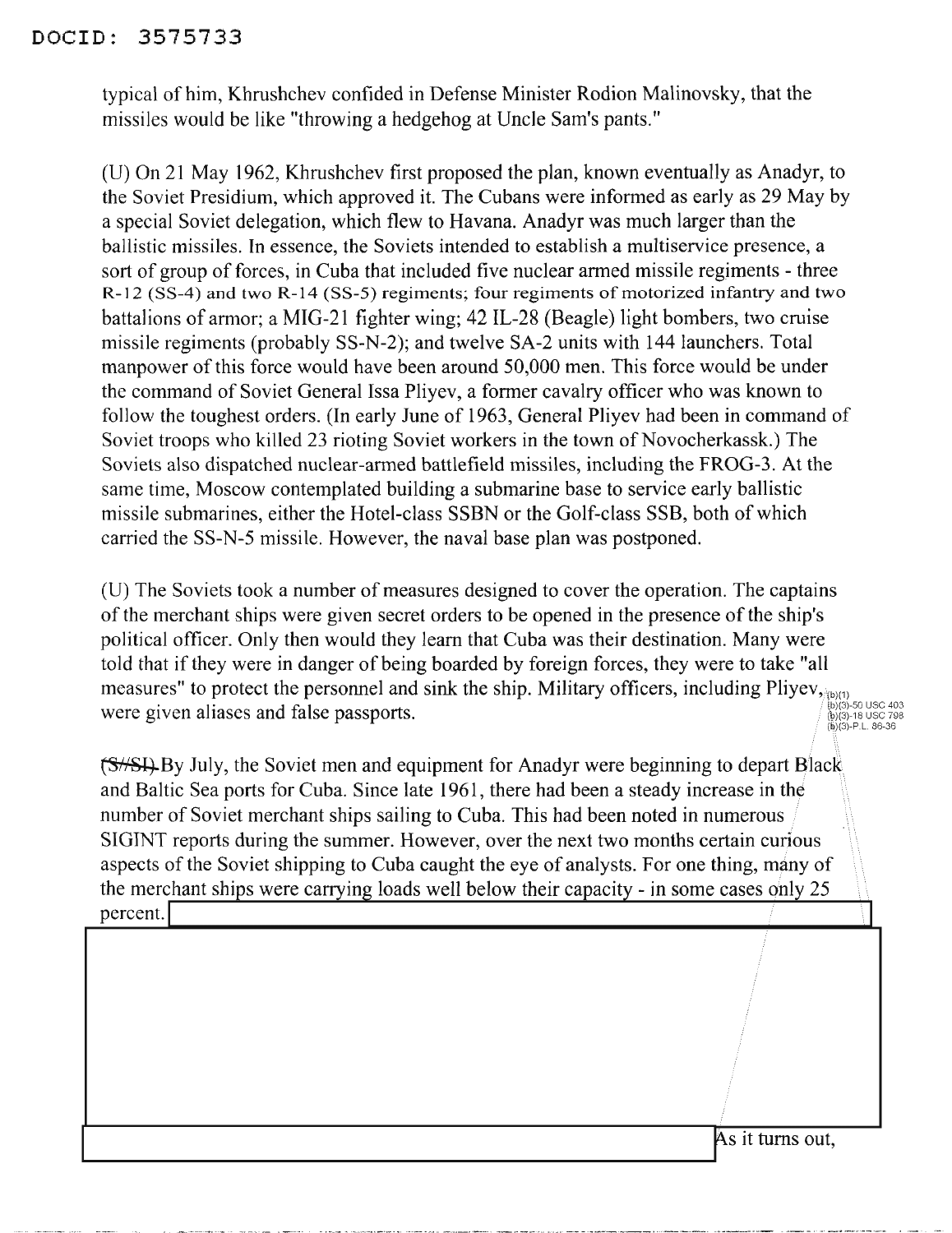unbeknownst to SIGINT, this aircraft carried the Soviet delegation charged with informing Castro of the decision to send in the nuclear missiles. In early September, the Cuban Public Works Ministry ceased all road building activity, except in the western part of the island.

**(S/S)** This sampling of SIGINT product illustrates that the scale of the Soviet effort simply could not be missed. In fact, all American intelligence reporting pretty much outlined the huge conventional buildup occurring in Cuba. However, contrary to implicit suggestions made in publications such as the recent Year in Defense Review, none of this SIGINT reporting even hinted at the presence of the ballistic missiles. The strands of evidence

were buried away in the deluge of reports. Even the odd behavior of the two ships that transported the nuclear warheads for the missiles, the Soviet icebreaker Indigirka and the freighter Alexandrovsk, elicited no special attention in the SIGINT reports. In fact, one NSA report included

when, in reality, the ship was carrying Pliyev and about 2,500 Soviet troops. Meanwhile, the technical research ship, the USS Oxford, patrolling off the coast of Cuba, did not monitor any communications related to the missile construction. Finally

although reported, were not construed as unusual by the SIGINT analysts. Instead, NSA reports compared these periods of dormancy to similar stretches of inactivity that occurred in the late 1950s.

**TS**<del>/S</del>IL On 11 September and 14 October, the Soviets appeared to place their forces on alert. Previous classified histories of the crisis claim

The evidence for this claim comes from studies issued in July and December 1963. However, this interpretation of the Sovietreactions is not correct. On 11 September, the Soviets were responding to President Kennedy's 7 September call-up of 150,000 reservists to active duty for 12 months because of the "international situation."

was, in reality, a large-scale exercise in the Far East that began before 14 October and lasted until 19 October.

(U) In early October 1962, the consensus in the American intelligence community was that the Soviets would not risk installing ballistic missiles in Cuba. Ironically, in mid-September 1962 a Special National Intelligence Estimate (85-3-62, 19 September 1962) raised this possibility and then dismissed it as "incompatible with Soviet practice to date and with Soviet policy as we presently estimate it." One man did not accept this view. In